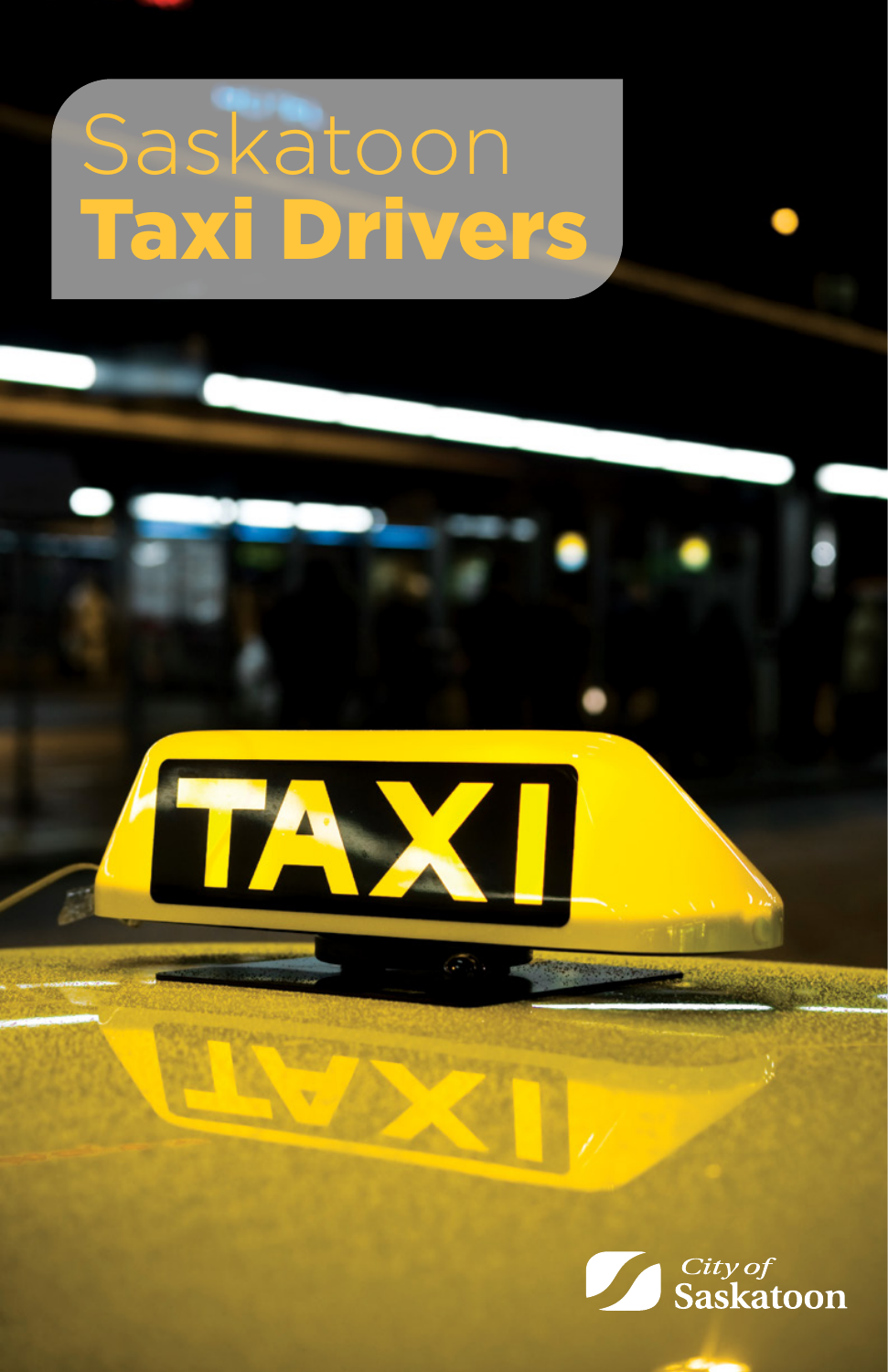## **As a holder of a Taxi Driver License, these are some important points to remember**



NAME SURNAME ISSUE EXP







## **Documents**

You must keep these documents in your taxi:

- $\checkmark$  Taxi ID Card (must be displayed so passengers can easily see it)
- Valid Saskatchewan Driver's License
- $\checkmark$  Taxi Driver's License
- $\checkmark$  Vehicle registration
- $\checkmark$  SGI Light Vehicle Inspection Certificate

A Vehicles for Hire Inspector or Police Officer may request to see them.

## **Enforcement & Inspections**

The City has a dedicated team of Bylaw Inspectors who specialize in the Vehicles for Hire Bylaw. Saskatoon Police Service are also our enforcement partners who support our team.

To ensure compliance with the Bylaw, your taxi may be inspected by a Vehicles for Hire Inspector or Police Officer at any time. Obstructing or delaying an inspection is an offence and may result in a license suspension or fine.

## **Parking**

A taxi license does not grant you free parking in paid parking areas such as downtown. You may only park your taxi for free in designated taxi stand areas. Only on-duty taxis may stop in taxi stands. Parking complaints can be made to the City 24/7 by calling 306-975-8344.

## **License Renewal**

Your taxi driver license is valid for one year. Please check your permit to confirm your license expiry date. Apply to renew your license a least one month before it expires.

**Remember**, as a driver you are expected to perform your duties in a professional, courteous and safe manner. Your safety and the safety of your passengers is paramount.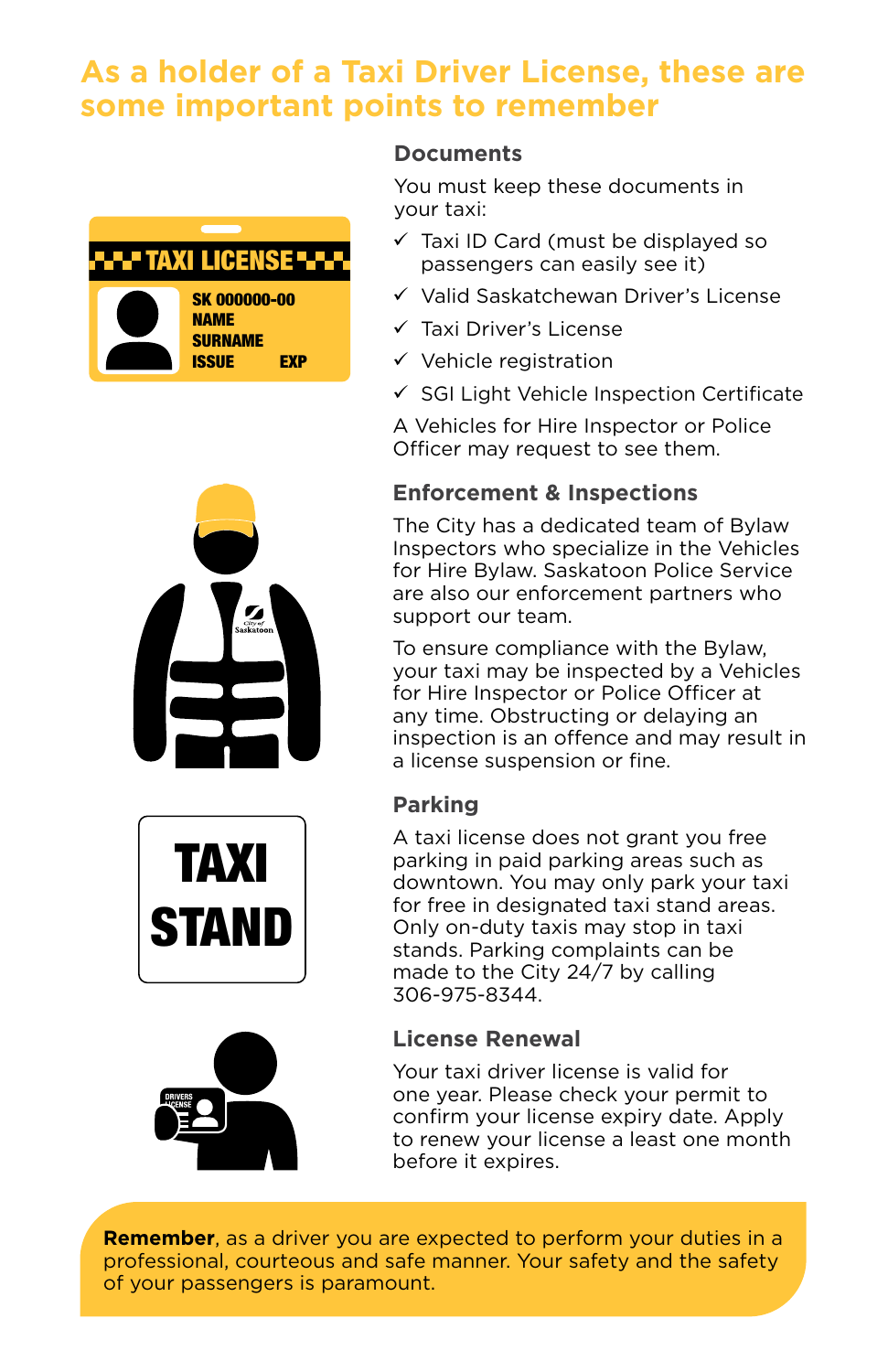## **Frequently Asked Questions**

## **When can I refuse a passenger service?**

Service must be provided to any passenger unless they are abusive, violent or threatening.

## **A passenger soiled my taxi, what should I do?**

A driver may add a \$100 cleaning fee on top of the fare for bodily fluids such as vomit, urine or feces. A cleaning fee may not be charged for dirty boots, spilled food or drinks. The driver must document the soiling and report the incident and cleaning fee charge to their taxi company immediately.

## **A passenger is refusing to pay the fare, what should I do?**

Passengers must pay the fare at the end of the trip. Failure to do so is a bylaw violation and subject to a fine of \$250.00. If this happens you should calmly advise the passenger about fare payment and the requirement to pay. If a passenger refuses to pay, you should contact police for assistance and take notes of where the passenger departed and their description.

## **I found lost property in my vehicle, what should I do?**

If you find lost property after a passenger leaves and you cannot easily return it to them, you must bring it to the Saskatoon Police Service Lost & Found at 76 25th St E. A fee for returning the lost property may not be charged.

## **How do I make a bylaw complaint about a taxi or rideshare?**

All bylaw complaints relating to the Vehicles for Hire industry can be made by email to vehicleforhire@saskatoon.ca or by phone Monday to Friday, 8:00am - 5:00pm at 306-975-3336.

Please take note of things such as date and time of the trip, taxi license number, license plate, taxi driver license number or name and trip receipts.